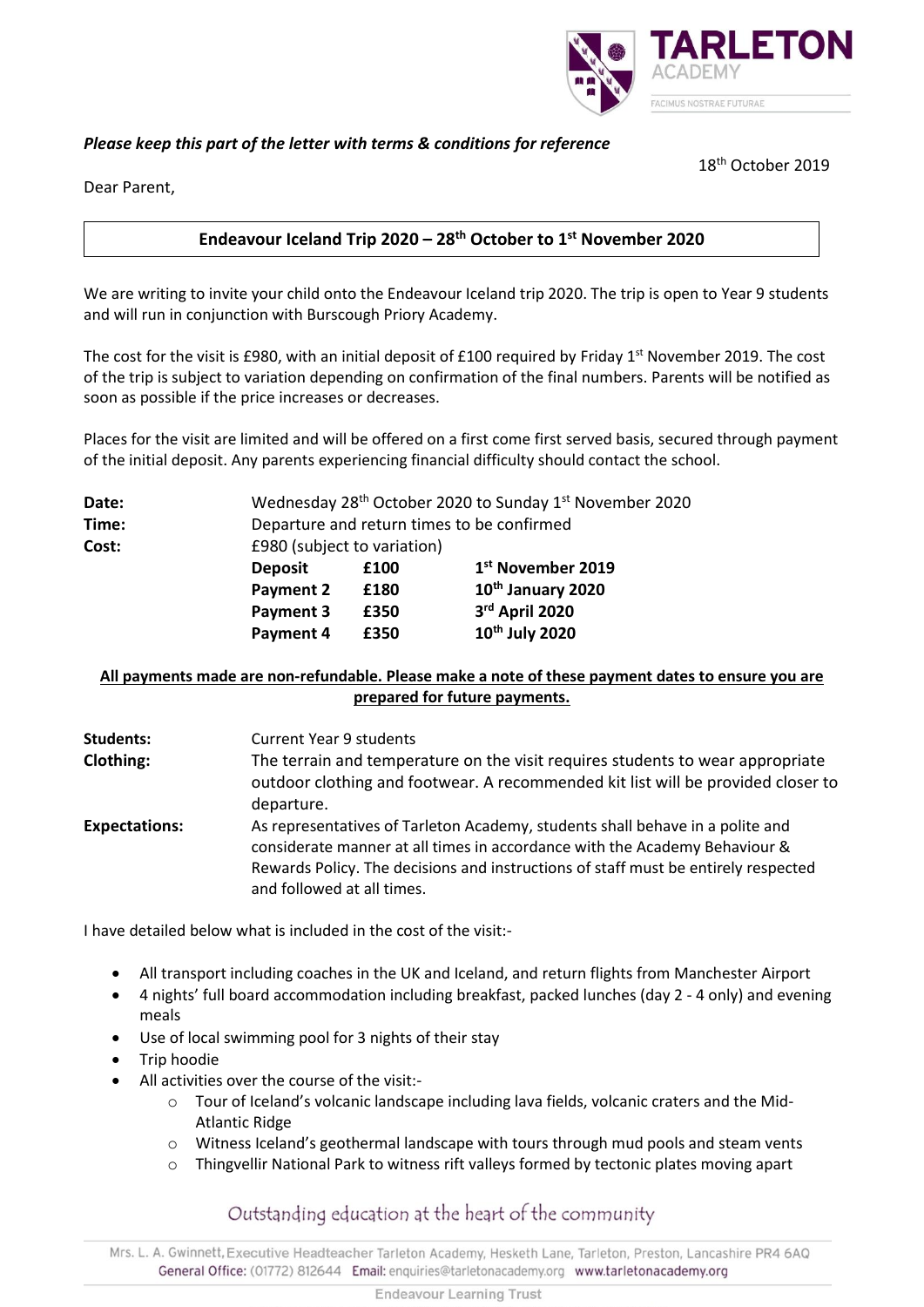- o Gullfloss waterfall; a two-stage waterfall which cascades into the rift valley below
- o Golden circle route with a chance to see some of Iceland's famous geysers and hot springs
- o Swimming in the 'Secret Lagoon' geothermal hot spring
- o Walking along one of Iceland's glaciers and witness the features and process first-hand
- o Visit the Icelandic Lava Centre and discover Iceland's tectonic past
- o Reykjavic city tour

**To secure your place on the visit please make the initial deposit payment as detailed above.** Further details on the online payment system can be found in Terms and Conditions overleaf.

We would also like parents to be aware that there will be an additional trip offer to Year 9 students that will be published after half-term. These trips will be held during Tarleton Academy's 'Trip Week' (Monday 6<sup>th</sup> July – Friday 10th July 2020) and is likely to include a theatre trip for Year 9 to London and a Year 9 & 10 trip to the Battlefields of France and Belgium. We are currently working with holiday companies to finalise the costings. We hope this information will allow parents to make a more informed choice that will best suit their child.

If you have any questions, please do not hesitate to contact Mrs Higham (Operations Manager) at the school on 01772 812644 or academytrips@tarletonacademy.org.

Yours sincerely

M Cunniffe

Mr M Cunniffe **Head of School** 

Outstanding education at the heart of the community

Mrs. L. A. Gwinnett, Executive Headteacher Tarleton Academy, Hesketh Lane, Tarleton, Preston, Lancashire PR4 6AQ General Office: (01772) 812644 Email: enquiries@tarletonacademy.org www.tarletonacademy.org

**Endeavour Learning Trust** 

Registered in England - Company Registration Number 7848372 - Vat Registration Number 125718416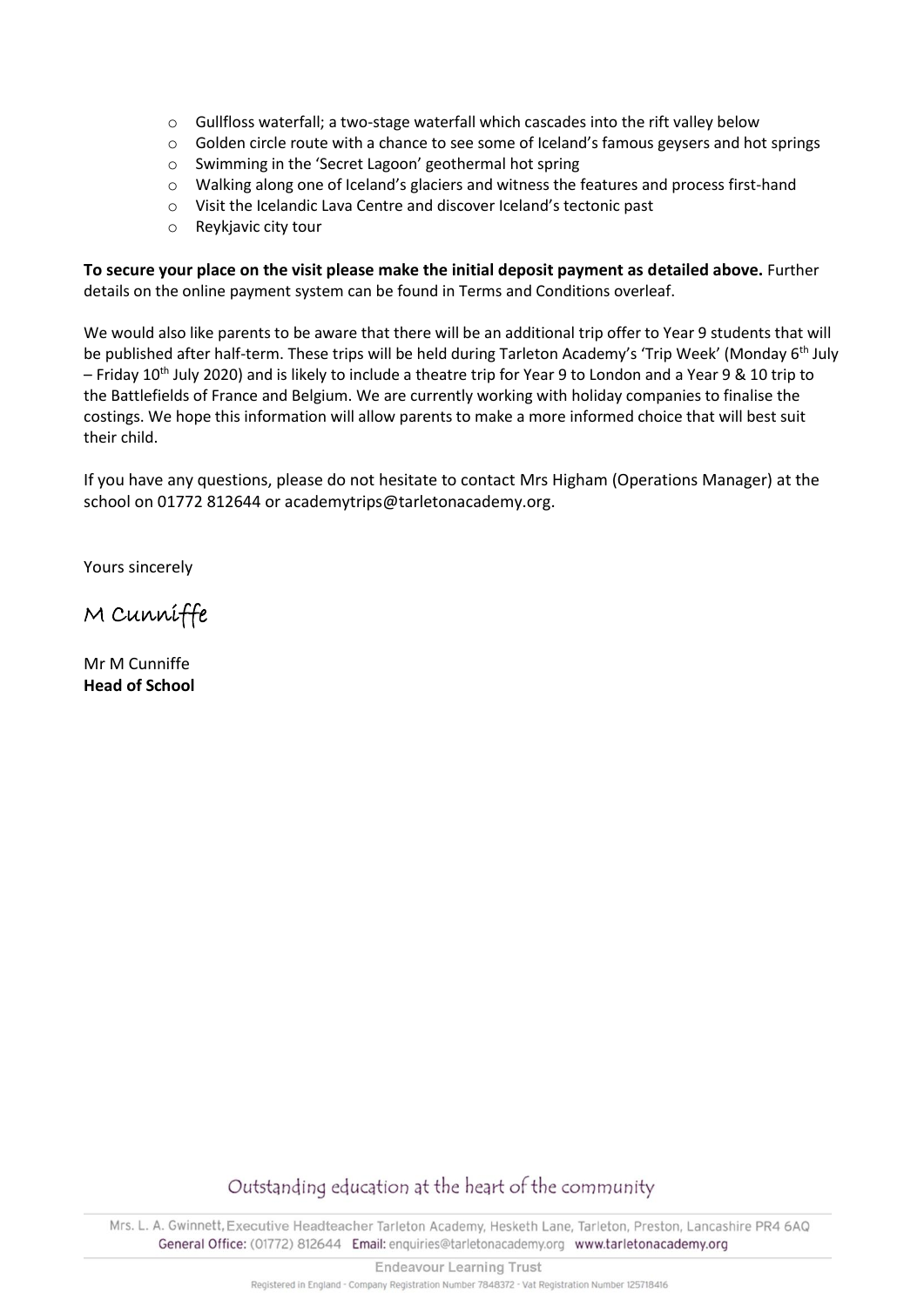#### **Educational Visits / Trips Terms and Conditions**

#### Payments (if applicable)

All payments are non-refundable. If a student decides not to participate in a reserved visit/trip, cancellation will only be accepted in writing from the parent/carer. The Academy will endeavour to fill places that become available with a suitable replacement but this cannot be guaranteed. If there are insufficient numbers for a trip to go ahead then the trip will be cancelled.

Deposits collected for visits are done so according to the tour operator or booking agencies regulations and are therefore non-refundable in most cases. The terms and conditions of the Tour Operator or Agent will apply.

In the event of the trip being oversubscribed, we will allocate places on a "first come, first served" basis.

Any visit deemed to be a reward trip or not essential to following the curriculum has to be paid for in full.

#### How to make Online Payments

- Please log into your account and select the trip and enter the amount due.
- Add the trip to the basket, click proceed to basket, then checkout.
- At checkout you can view your details and then click process payment.
- You are then directed to the secure payment page where you can enter your debit card details and make payment.

#### Behaviour

All students must adhere to the Behaviour and Rewards Policy (available on the website). If members of staff have prior concerns about the behaviour of a student or they have been excluded or in the PDC, the school reserve the right to exclude or withdraw them from the trip and payments will not be refundable. In the event of a serious behavioural incident, appropriate sanctions will be implemented. It is possible that we may feel it necessary to send a child home. In this unlikely event, parents/carers will be wholly responsible for the financial implications.

#### Consent

If a completed permission slip and payment (if required) has not been received by the due date the student will not be able to participate on the educational visit or trip. Handwritten notes/letters or verbal consent will not be accepted.

#### Transport Arrangements for Visits Returning out of School Hours

When collecting students from school please park in the car park at the rear of school and not in the front layby.

#### Insurance and Risk Assessments

Copies of Risk Assessments are available from school.

Please note that visits and trips are covered by the Academy's Travel & Personal Accident Insurance. If you feel that you require additional insurance you will need to make separate arrangements.

#### Residential

Prior to the trip a Behaviour Contract will need to be agreed to and signed by the parent/carer, the student and the trip leader.

For foreign trips, all students will require a valid passport and a valid "European Health Insurance Card" (EHIC), which is free and available by ringing 0845 606 2030 or online at [www.ehic.org.uk.](http://www.ehic.org.uk/)

# Outstanding education at the heart of the community

Mrs. L. A. Gwinnett, Executive Headteacher Tarleton Academy, Hesketh Lane, Tarleton, Preston, Lancashire PR4 6AQ General Office: (01772) 812644 Email: enquiries@tarletonacademy.org www.tarletonacademy.org

**Endeavour Learning Trust**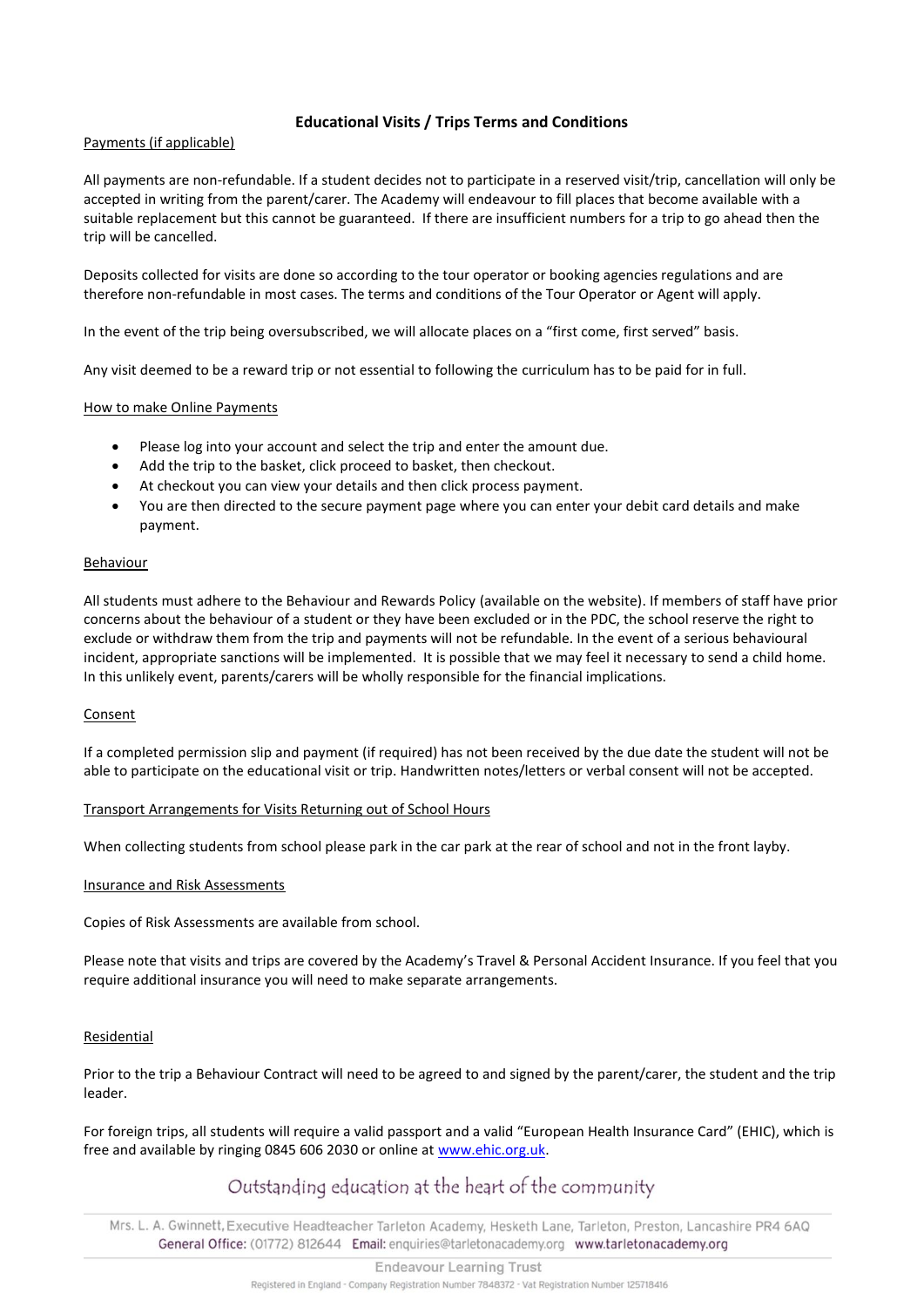For non UK Passport Holders it is the parent's responsibility to ensure that students have all relevant documentation (including visas where applicable) to allow them to travel to the intended destination and to return to the UK.

# *NOTE*

*Some trips may require passports to be valid for 6 months before the departure date. This will be confirmed in the letter prior to issue.*

# Outstanding education at the heart of the community

Mrs. L. A. Gwinnett, Executive Headteacher Tarleton Academy, Hesketh Lane, Tarleton, Preston, Lancashire PR4 6AQ General Office: (01772) 812644 Email: enquiries@tarletonacademy.org www.tarletonacademy.org

**Endeavour Learning Trust** 

Registered in England - Company Registration Number 7848372 - Vat Registration Number 125718416